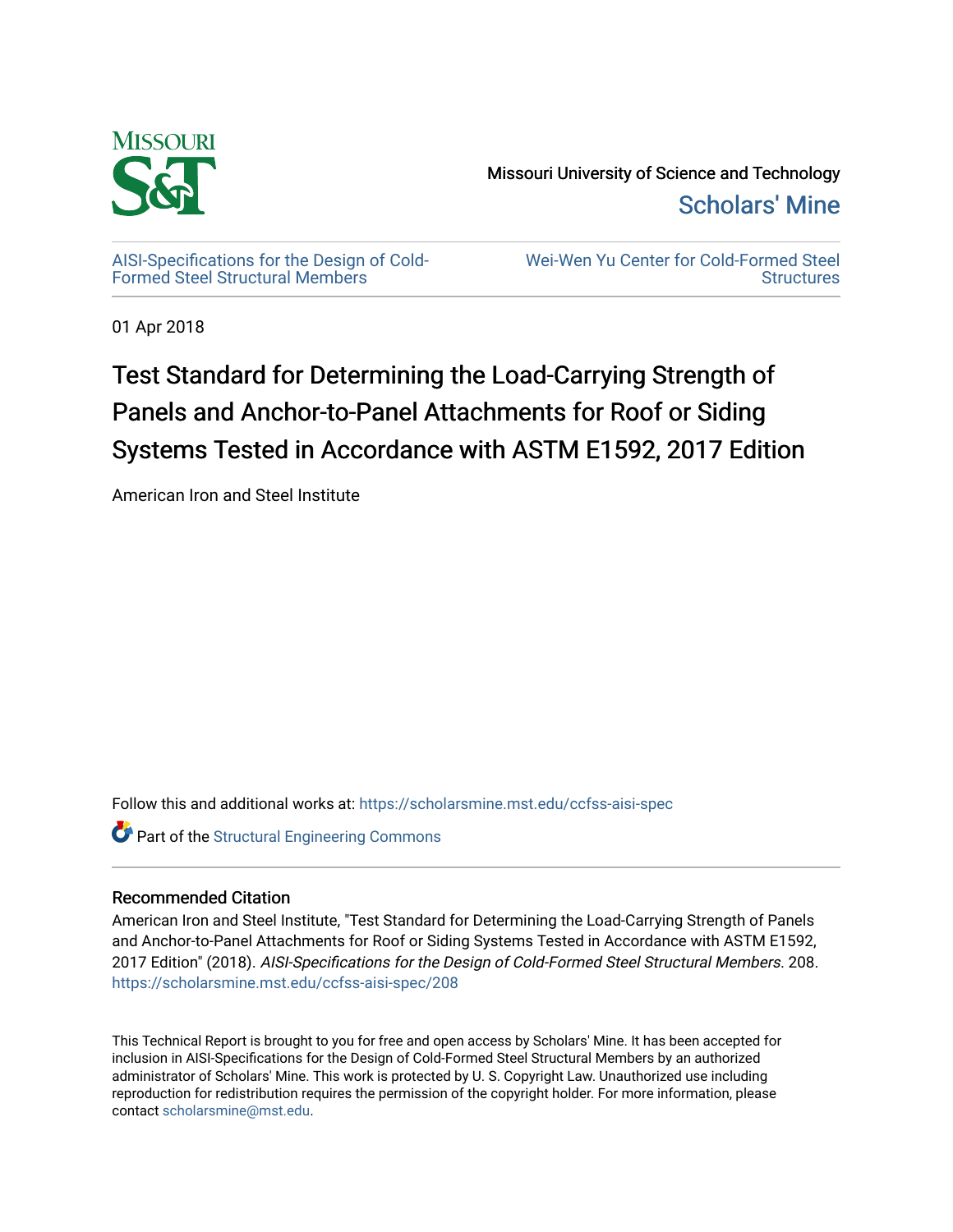



# **AISI STANDARD**

Test Standard for Determining the Load-Carrying Strength of Panels and Anchor-to-Panel Attachments for Roof or Siding Systems Tested in Accordance with ASTM E1592

2017 Edition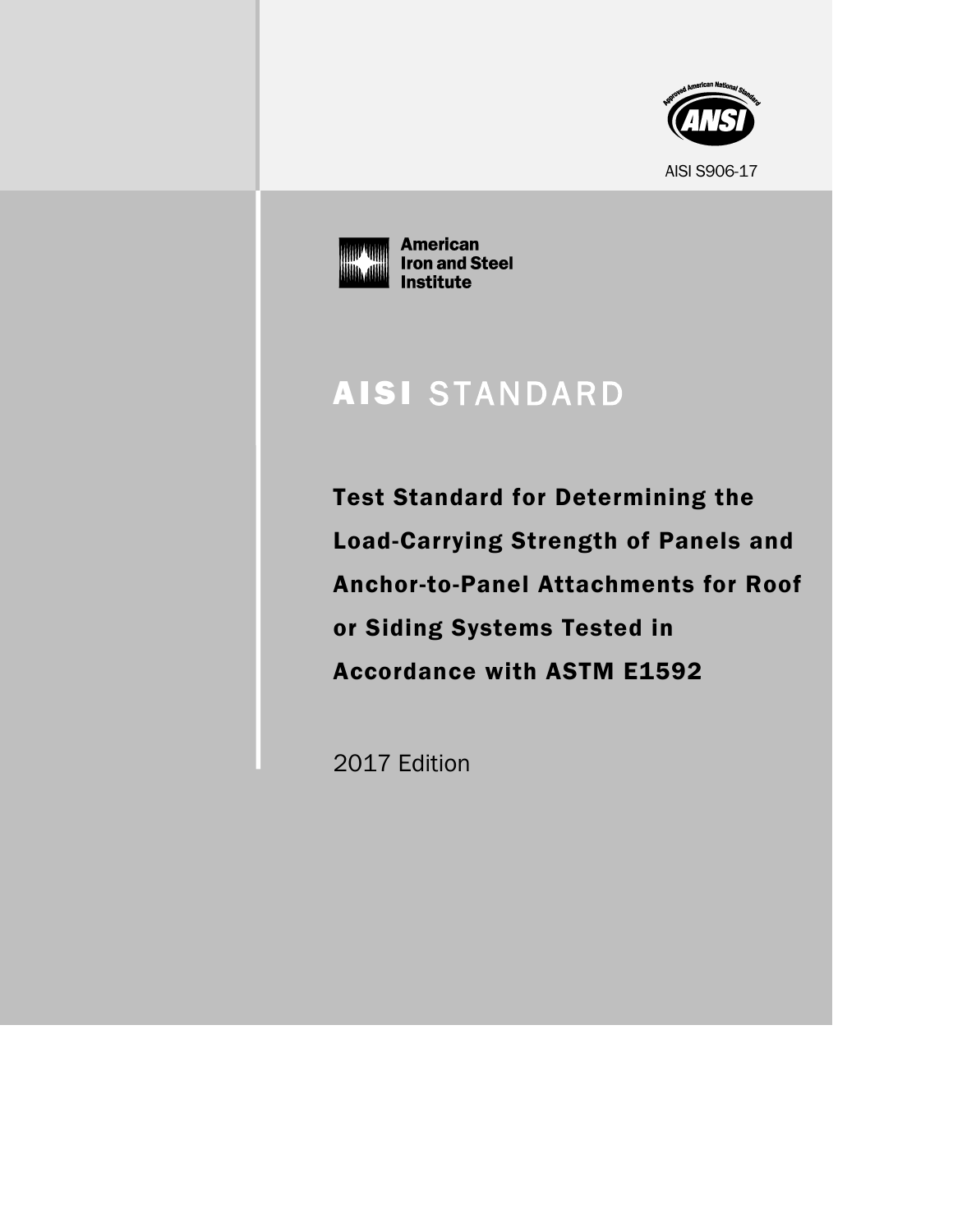

AISI S906-17



## AISI STANDARD

Test Standard for Determining the Load-Carrying Strength of Panels and Anchor-to-Panel Attachments for Roof or Siding Systems Tested in Accordance with ASTM E1592

2017 Edition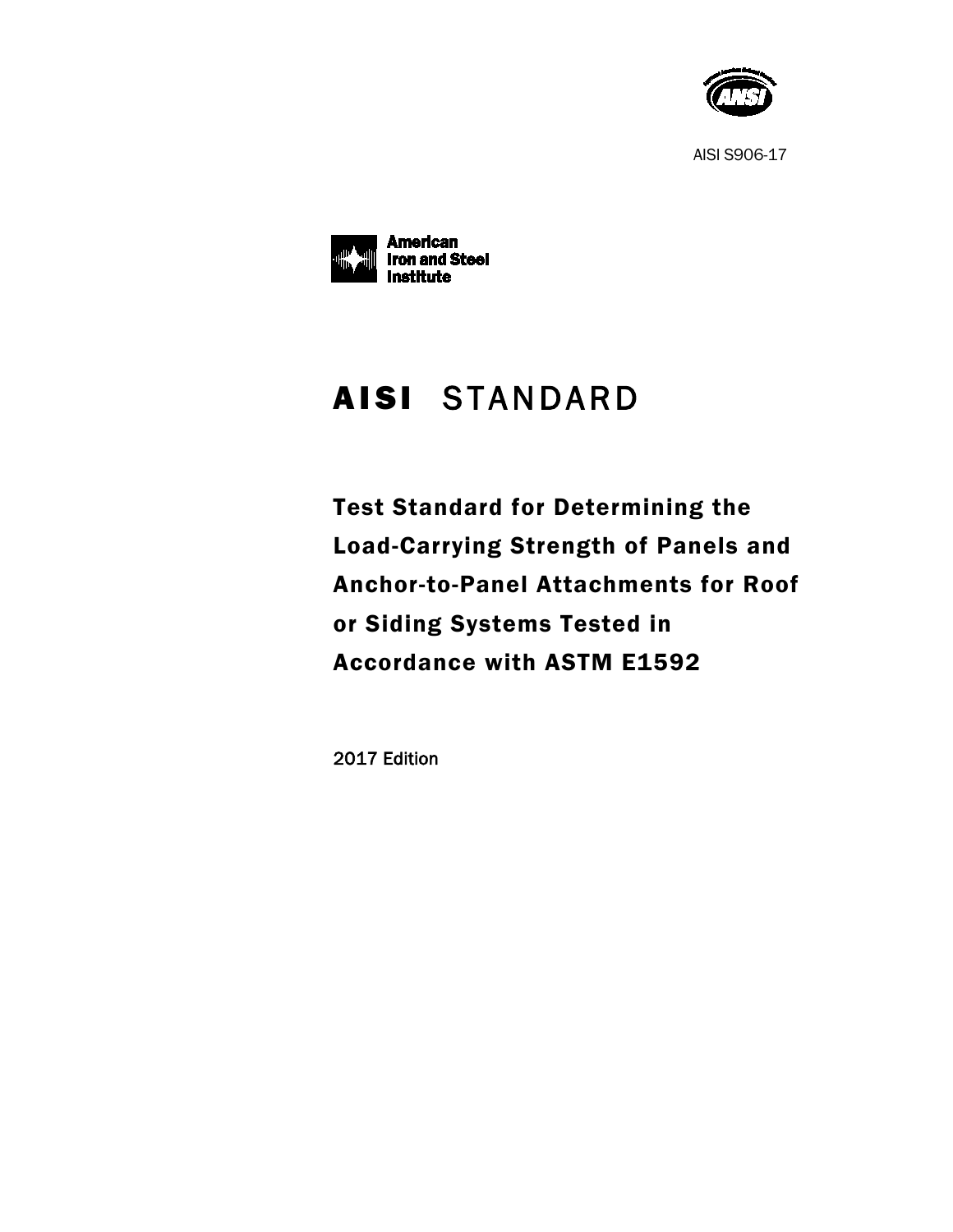The material contained herein has been developed by the American Iron and Steel Institute (AISI) Committee on Specifications for the Design of Cold-Formed Steel Structural Members. The organization and the Committee have made a diligent effort to present accurate, reliable, and useful information on testing of cold-formed steel members, components or structures. The Committee acknowledges and is grateful for the contributions of the numerous researchers, engineers, and others who have contributed to the body of knowledge on the subject. With anticipated improvements in understanding of the behavior of cold-formed steel and the continuing development of new technology, this material will become dated. It is anticipated that future editions of this test procedure will update this material as new information becomes available, but this cannot be guaranteed.

The materials set forth herein are for general information only. They are not a substitute for competent professional advice. Application of this information to a specific project should be reviewed by a registered professional engineer. Indeed, in most jurisdictions, such review is required by law. Anyone making use of the information set forth herein does so at their own risk and assumes any and all resulting liability arising therefrom.

1st Printing – April 2018

Produced by American Iron and Steel Institute

Copyright American Iron and Steel Institute 2018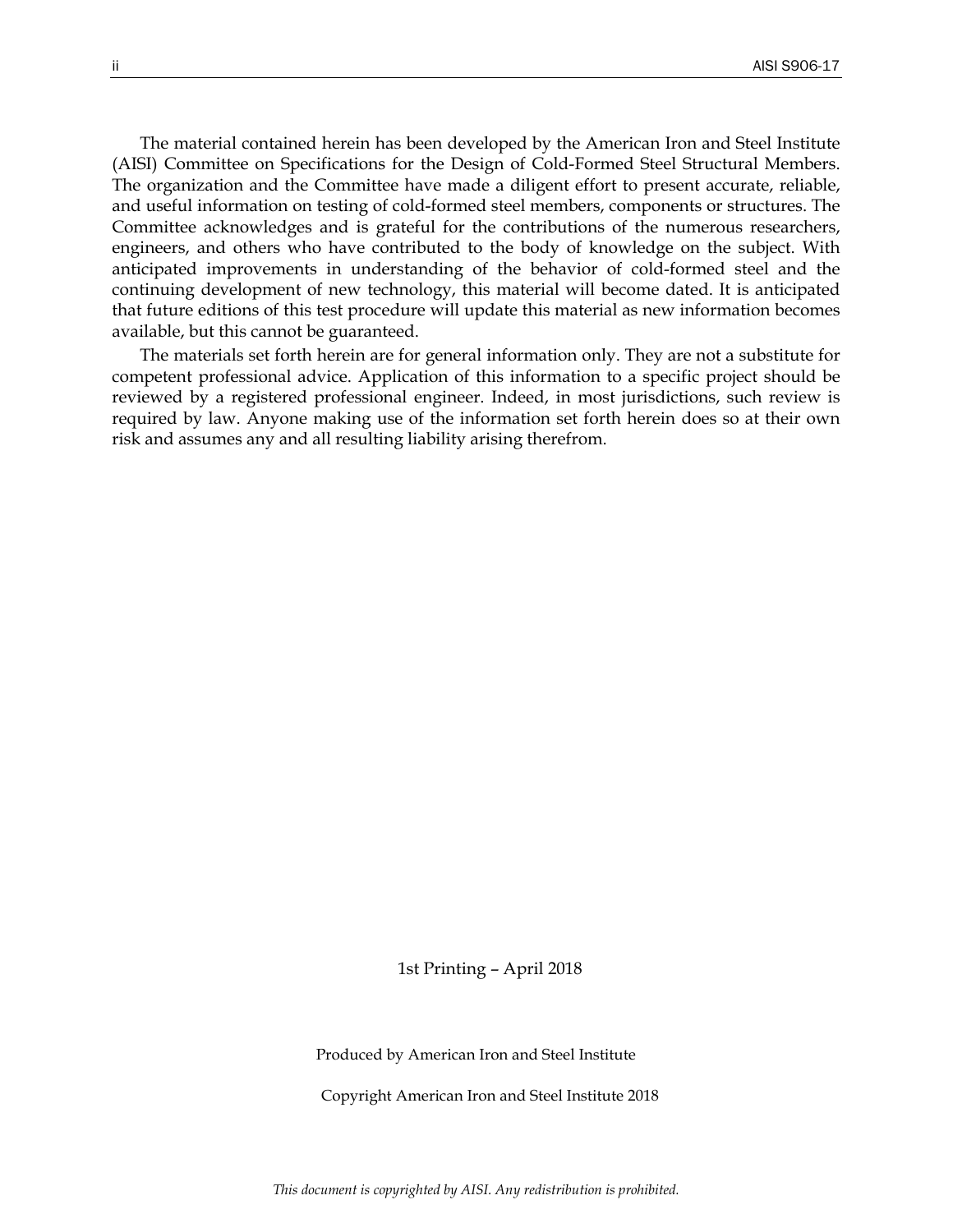#### PREFACE

The American Iron and Steel Institute Committee on Specifications developed this Standard to extend and provide methodology for the interpretation of the results of tests performed according to ASTM E1592.

The Committee acknowledges and is grateful for the contribution of the numerous engineers, researchers, producers and others who have contributed to the body of knowledge on this subject.

Commentary and User Notes are nonmandatory and copyrightable portions of this Standard.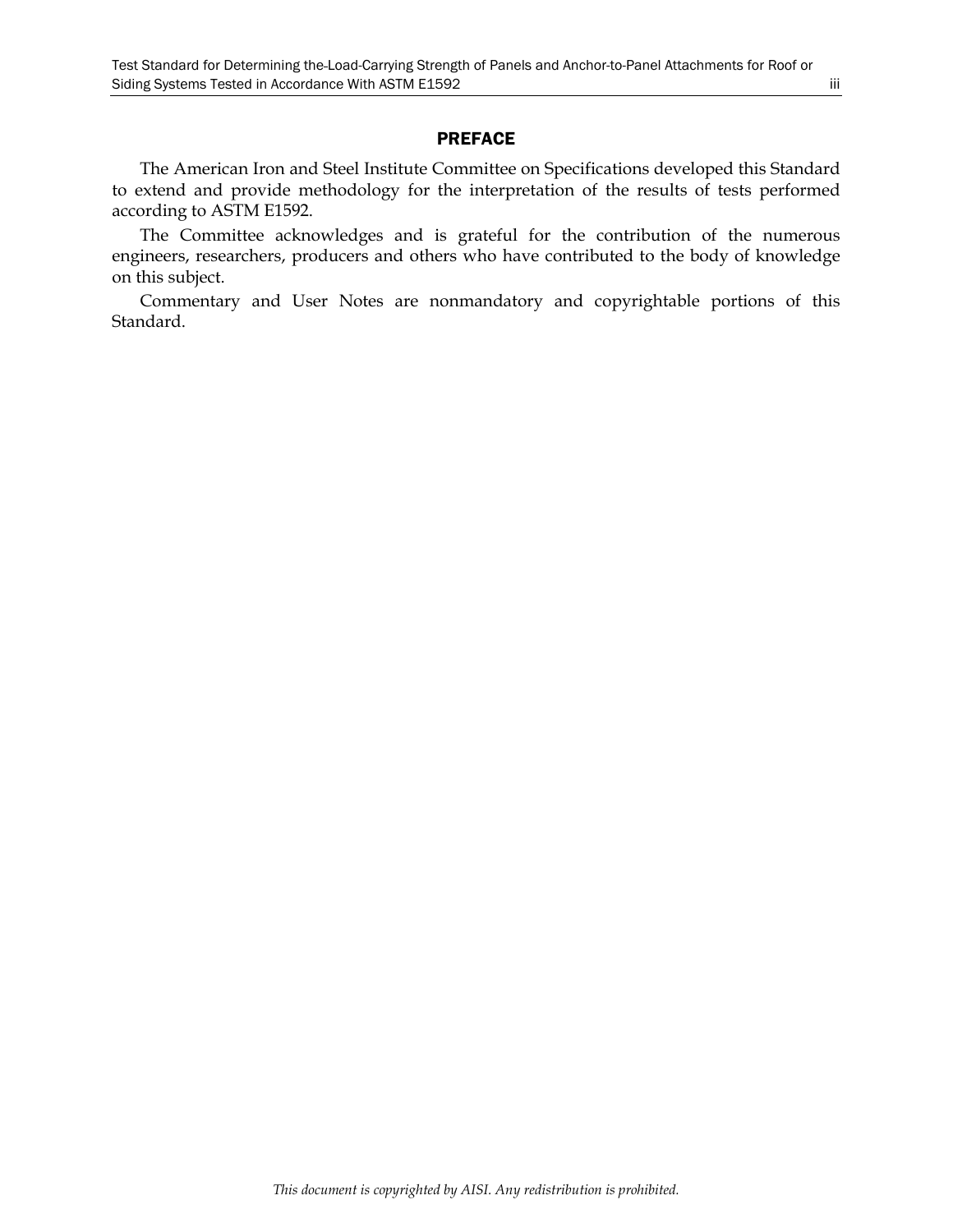This Page is Intentionally Left Blank.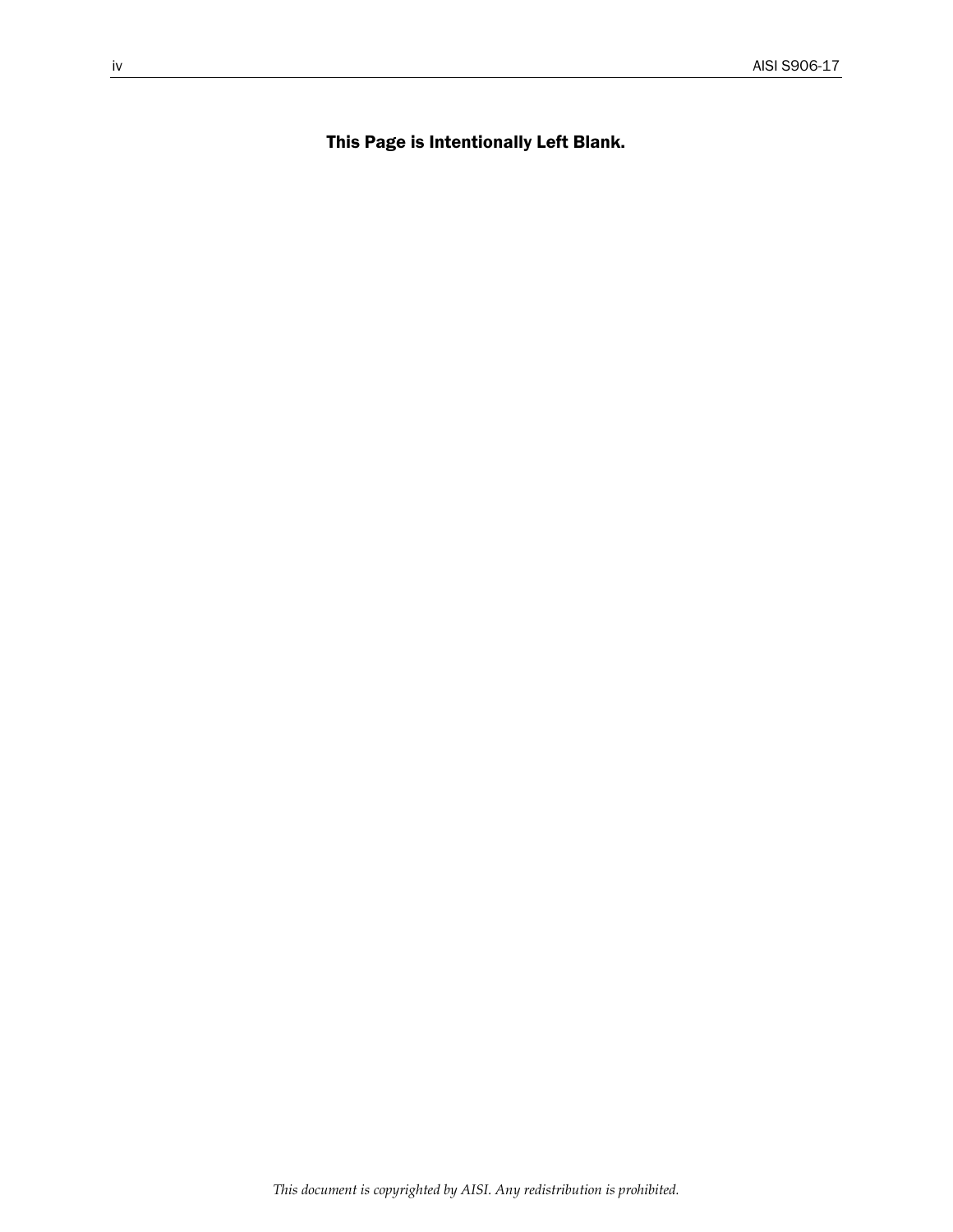## AISI Committee on Specifications for the Design of Cold-Formed Steel Structural Members

P. Bodwell Verco Decking, Inc. L. R. Daudet Simpson Strong-Tie R. S. Glauz RSG Software, Inc. P. S. Green Bechtel Power Corporation W. B. Hall **University of Illinois** G. J. Hancock University of Sydney J. A. Mattingly Consultant C. Moen NBM Technologies, Inc. N. A. Rahman The Steel Network, Inc. T. Samiappan OMG, Inc. B. W. Schafer Johns Hopkins University K. Schroeder Devco Engineering Inc. T. Sputo Steel Deck Institute

R. B. Haws, *Chairman* Nucor Buildings Group S. R. Fox, *Vice-Chairman* Canadian Sheet Steel Building Institute H. H. Chen, *Secretary* American Iron and Steel Institute D. Allen Super Stud Building Products R. L. Brockenbrough R. L. Brockenbrough and Associates J. Buckholt Computerized Structural Design J. K. Crews Unarco Material Handling, Inc. R. S. Douglas **National Council of Structural Engineers Associations** W. S. Easterling Virginia Polytechnic Institute and State University D. Fulton Triangle Fastener Corporation A. J. Harrold BlueScope Buildings North America L. Kruth American Institute of Steel Construction R. L. Madsen Supreme Steel Framing System Association W. McRoy **ICC Evaluation Service**, Inc. J. R. U. Mujagic Structural Engineering Consultant G. Ralph ClarkDietrich Building Systems V. E. Sagan **Metal Building Manufacturers Association** A. Sarawit Simpson Gumpetz & Heger R. Ziemian Structural Stability Research Council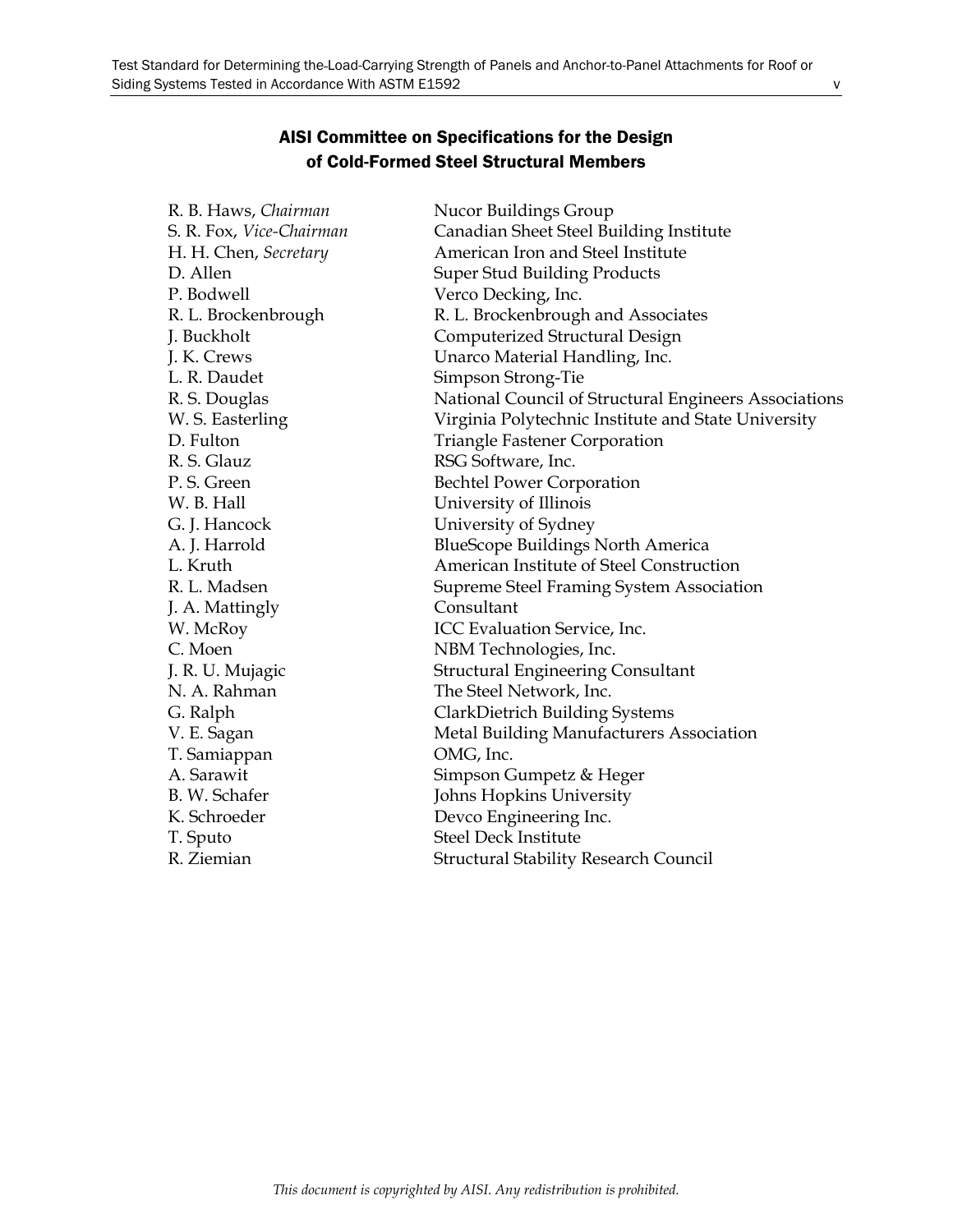## Subcommittee 6 – Test-Based Design

| L. R. Daudet, Chairman | Simpson Strong-Tie                                    |  |
|------------------------|-------------------------------------------------------|--|
| H. H. Chen, Secretary  | American Iron and Steel Institute                     |  |
| R. S. Douglas          | National Council of Structural Engineers Associations |  |
| D. Fox                 | <b>TOTAL JOIST By ISPAN Systems</b>                   |  |
| S. R. Fox              | Canadian Sheet Steel Building Institute               |  |
| W. Gould               | ICC Evaluation Service, Inc.                          |  |
| P. S. Green            | <b>Bechtel Power Corporation</b>                      |  |
| W. B. Hall             | University of Illinois                                |  |
| R. B. Haws             | Nucor Buildings Group                                 |  |
| R. L. Madsen           | Supreme Steel Framing System Association              |  |
| J. R. Martin           | Verco Decking, Inc.                                   |  |
| C. Moen                | NBM Technologies, Inc.                                |  |
| J.R.U. Mujagic         | <b>Structural Engineering Consultant</b>              |  |
| T. M. Murray           | Consultant                                            |  |
| K. Peterman            | University of Massachusetts Amherst                   |  |
| N. A. Rahman           | The Steel Network, Inc.                               |  |
| G. Ralph               | <b>ClarkDietrich Building Systems</b>                 |  |
| V. E. Sagan            | Metal Building Manufacturers Association              |  |
| T. Samiappan           | OMG, Inc.                                             |  |
| B. W. Schafer          | Johns Hopkins University                              |  |
| M. Schmeida            | <b>Gypsum Association</b>                             |  |
| R. Schuster            | Consultant                                            |  |
| F. Sesma               | California Expanded Metal Products                    |  |
| M. Speicher            | NIST Engineering Laboratory                           |  |
| T. Sputo               | <b>Steel Deck Institute</b>                           |  |
| C. Yu                  | University of North Texas                             |  |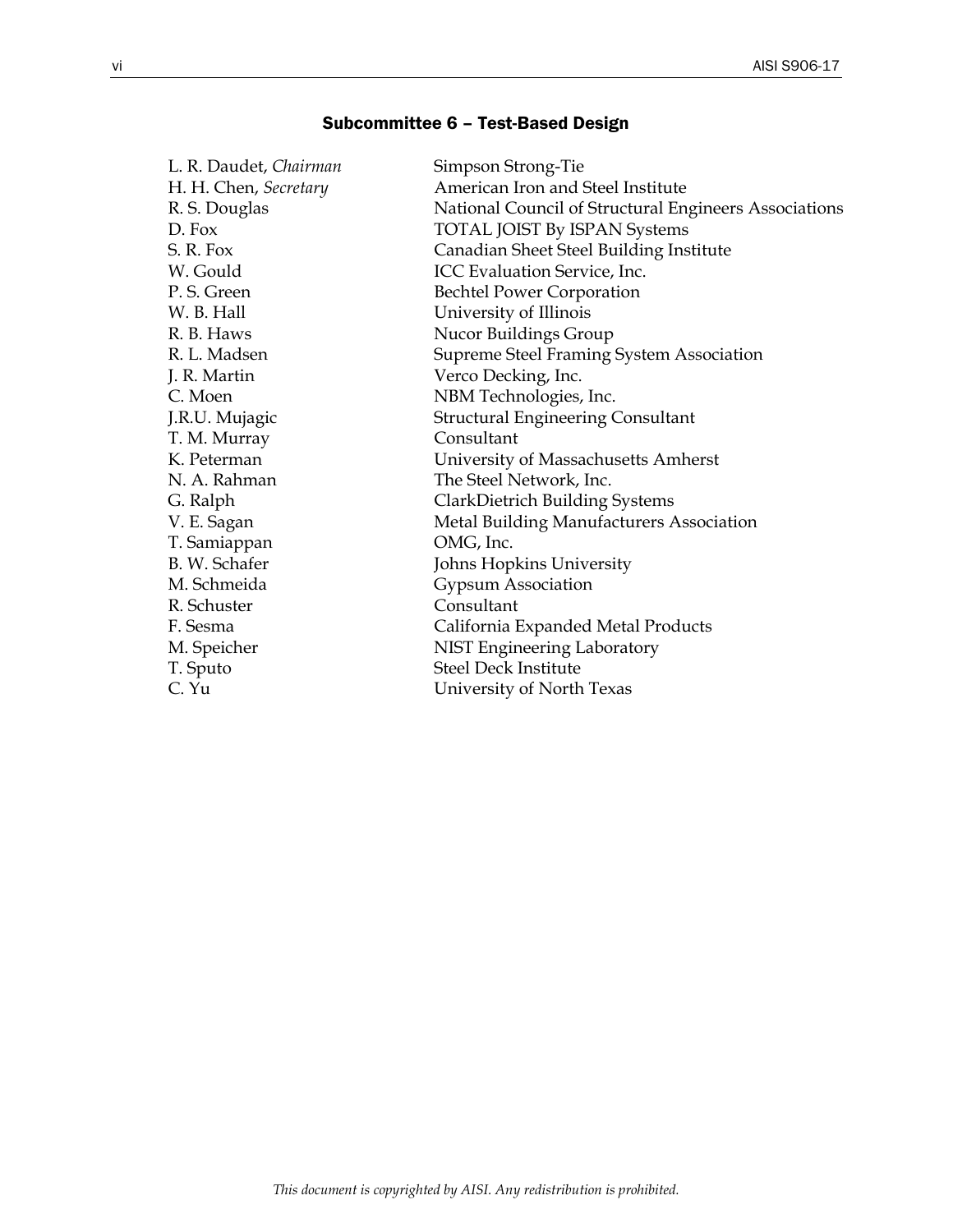## AISI S906-17

## TEST STANDARD FOR DETERMINING THE LOAD-CARRYING STRENGTH OF PANELS AND ANCHOR-TO-PANEL ATTACHMENTS FOR ROOF OR SIDING SYSTEMS TESTED IN ACCORDANCE WITH ASTM E1592

## 1. Scope

This procedure extends and provides methodology for the interpretation of the results of tests performed according to ASTM E1592.

## 2. Referenced Documents

The following documents or portions thereof are referenced within this Standard and shall be considered as part of the requirements of this document.

a. American Iron and Steel Institute (AISI), Washington, DC:

S100-16, *North American Specification for the Design of Cold-Formed Steel Structural Members*

b. ASTM International (ASTM), West Conshohocken, PA:

A370-16, *Standard Test Methods and Definitions for Mechanical Testing of Steel Products* E6-15, *Standard Terminology Relating to Methods of Mechanical Testing* E1592-05 (2012), *Standard Test Method for Structural Performance of Sheet Metal Roof and Siding Systems by Uniform Static Air Pressure Difference* IEEE/ASTM SI10-10, *American National Standard for Metric Practice*

c. Factory Mutual, Corporate Offices, Johnson, RI:

FM4471, *Approval Standard for Class 1 Panel Roofs*, 2010

## User Note:

CEGS-07416 is listed as an optional test for roofs that were previously tested and approved:

U. S. Army Corps of Engineers, Washington, DC:

CEGS-07416, *Guide Specification for Military Construction, Structural Standing Seam Metal Roof (SSSMR) System*, 1995

## 3. Terminology

Where the following terms appear in this Standard they shall have the meaning as defined herein. Terms not defined in Section 3 of this Standard, AISI S100 or ASTM E6 shall have the ordinary accepted meaning for the context for which they are intended.

- **3.1** Refer to Section 3, ASTM E1592.
- **3.2** Additional or Modified Terminology

*Clip.* A single or multiple element device that frequently attaches to one edge of a panel and is fastened to the secondary structural members with one or more screws.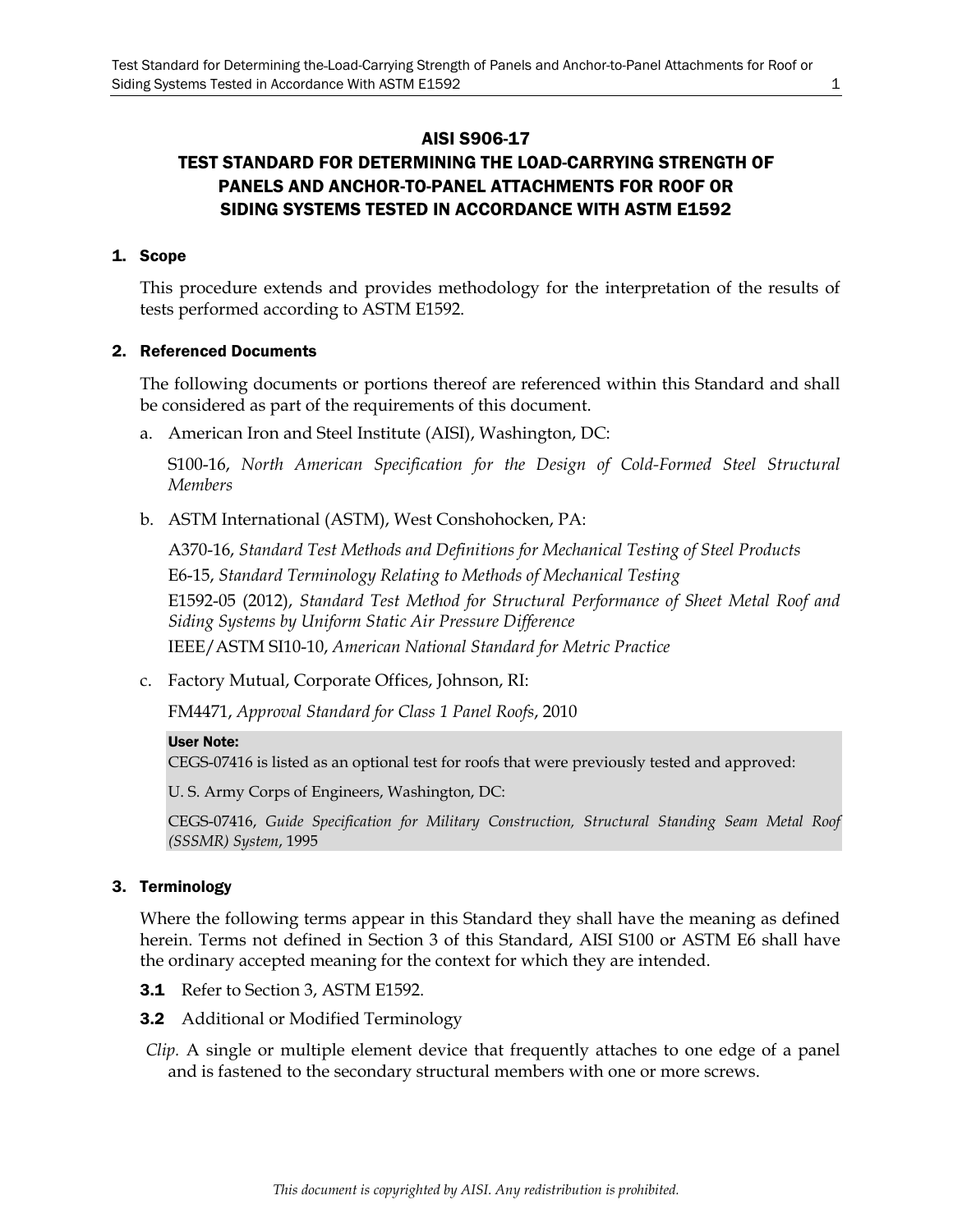*Field.* Area that is not included in high-pressure edge strip conditions. For purposes of the test, a *field* condition is modeled when the *pan* distortions are independent of end and edge restraint.

*Pan.* Relatively flat portion of a panel between ribs.

- *Tributary Area.* Area directly supported by the structural member between adjacent supports.
- *Trim.* Sheet metal used in the finish of a building, especially around openings, and at the intersection of surfaces such as roof and walls.
- *Maximum Load.* Difference in static air pressure at which failure of the specimen occurs, expressed in load per unit area. It is further defined as the point where the panel system cannot sustain additional loading.
- *Unlatching Failure.* Disengagement of a panel seam or anchor that occurs in an unloaded assembly due to permanent set or distortion that occurred when the assembly was loaded. This permanent set is not always detectable from readings taken normal to the panel. It is deemed to be a serviceability limit state until a strength limit state occurs, as defined in *maximum load*.

#### 4. Summary of Test Method

**4.1** Refer to the requirements of Section 4, ASTM E1592.

#### 5. Significance and Use

**5.1** Refer to the requirements of Section 5, ASTM E1592.

**5.2** The end use of the procedure is the determination of load-carrying strength [factored resistance] of panels and/or their anchors under gravity or suction loading for use in a design procedure.

#### 6. Apparatus

**6.1** Refer to the requirements of Section 6, ASTM E1592.

#### 7. Safety Precautions

**7.1** Refer to the requirements of Section 7, ASTM E1592.

#### 8. Test Specimens

**8.1** Refer to the requirements of Section 8, ASTM E1592.

**8.2** Edge seals shall not contain attachments that restrict deflection of the test panel in the *field* in any way. No additional structural attachments that would resist deflection of the *field* of the test panels shall be permitted.

**8.2.1** The test panel ribs shall be installed parallel to the long side of the test chamber.

8.3 Number of Tests

**8.3.1** Tests shall use minimum thickness of support members (secondary structures) and maximum panel span. If results are to be interpolated for other values, the other extremes shall be tested in order to justify an interpolation procedure.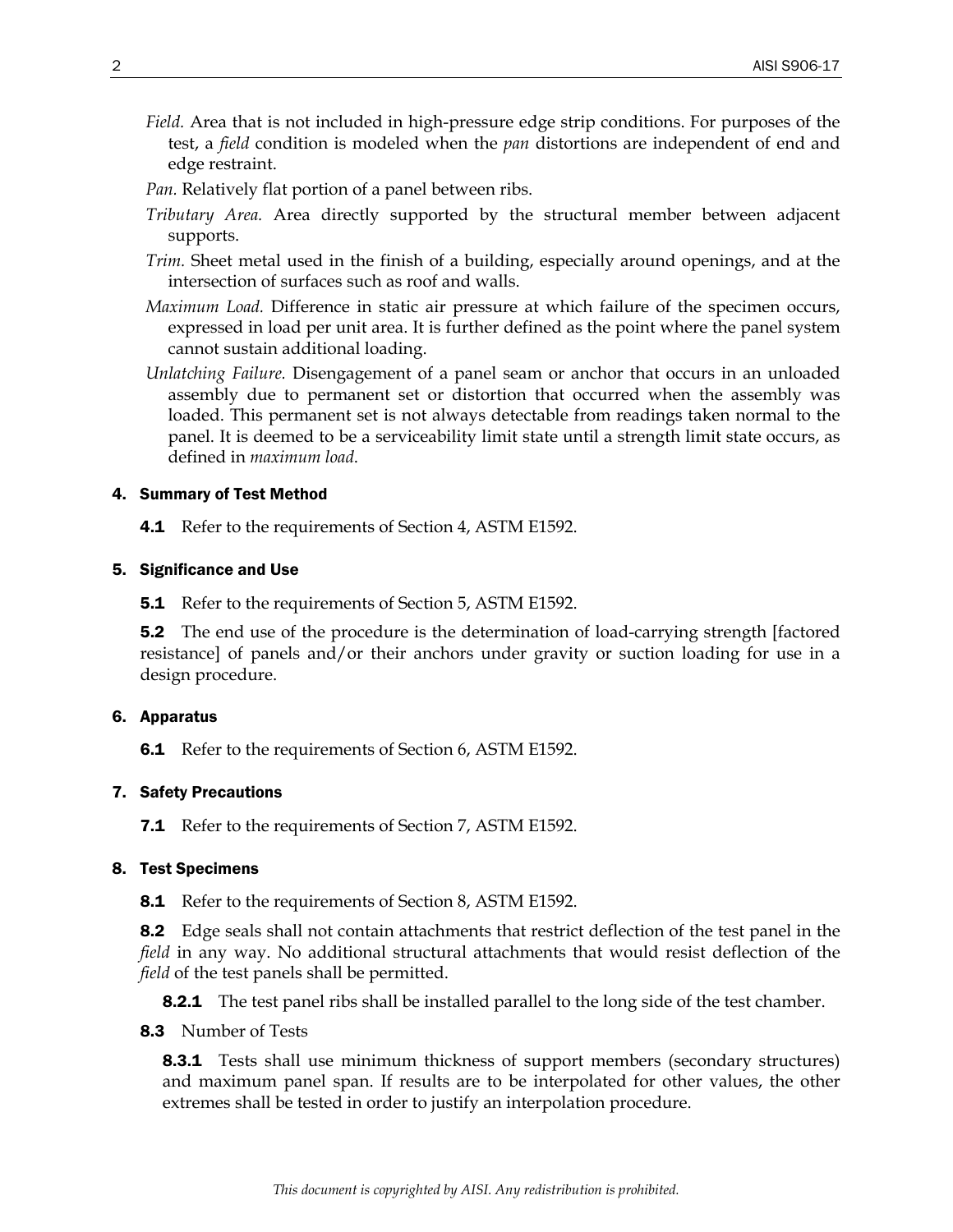8.3.2 Tests shall be conducted to evaluate the *field* condition.

**8.3.3** The minimum number of spans shall be as defined in Table 1.

#### 9. Calibration

**9.1** Refer to the requirements of Section 9, ASTM E1592.

#### 10. Procedure

**10.1** Refer to the requirements of Section 10, ASTM E1592.

## 11. Test Evaluation

**11.1** Safety factors and resistance factors shall be determined in accordance with Section I6.3.1 of AISI S100.

**11.2** If a separate test series is performed to evaluate edge conditions and the results exceed the *field* case by greater than one standard deviation, a separate design strength [factored resistance] is permitted to be established for edge conditions.

**11.3** A qualified design professional shall analyze deflections and permanent set data to ensure that deflections and permanent set are acceptable at service loads.

| <b>MUNIMUM NUMBER OF EQUAL SPAIRS TO COMPTY WILLI 0.3</b>          |                                 |                   |                   |  |
|--------------------------------------------------------------------|---------------------------------|-------------------|-------------------|--|
| Span Length, L ft (m)                                              | Ends With Crosswise Restraint** |                   |                   |  |
|                                                                    | 2 end restraints                | 1 end restraint   | No end restraints |  |
| 12 ft-0 in. $(3.7 \text{ m})$ or more                              | 2                               | $\overline{2}$    | $\overline{2}$    |  |
| Below 12 ft-0 in. (3.7 m) to 8 ft-0 in. (2.4 m)                    | 3                               | 2                 | 2                 |  |
| Below 8 ft-0 in. (2.4 m) to 6 ft-0 in. (1.8 m)                     | 4                               | 3                 | $\overline{2}$    |  |
| Below 6 ft-in. $(1.8 \text{ m})$ to 5 ft-0 in. $(1.5 \text{ m})$   | 5                               | 3                 | 2                 |  |
| Below 5 ft-0 in. $(1.5 \text{ m})$ to 4 ft-0 in. $(1.2 \text{ m})$ | 24/L (7.3/L)                    | 3                 | 3                 |  |
| Below 4 ft-0 in. $(1.2 \text{ m})$ to 3 ft-4 in. $(1.0 \text{ m})$ | 24/L (7.3/L)                    | $\overline{4}$    | 3                 |  |
| Below 3 ft-4 in. $(1.0 \text{ m})$ to 3 ft-0 in. $(0.9 \text{ m})$ | 24/L (7.3/L)                    | 4                 | 4                 |  |
| Below 3 ft-0 in. $(0.9 \text{ m})$ to 2 ft-6 in. $(0.8 \text{ m})$ | 24/L (7.3/L)                    | 5                 | $\overline{4}$    |  |
| Below 2 ft-6 in. $(0.8 \text{ m})$ to 2 ft-0 in. $(0.6 \text{ m})$ | 24/L (7.3/L)                    | 5                 | 5                 |  |
| Below 2 ft-0 in. $(0.6 \text{ m})$                                 | 24/L (7.3/L)                    | $1+8/L$ (1+2.4/L) | 10/L (3.0/L)      |  |

Table 1 Minimum Number of Equal Spans to Comply with 8.3\*

 $\ast$ Count fractional spans as whole numbers; that is, for L=4 ft-9 in.  $(1.4 \text{ m})$ ,  $24/4.75 = 5.05$ (or 7.3/1.4=5.2), use 6 spans.

 $***$ L is measured in feet (when L is measured in meters, the corresponding formula in the parentheses is used).

#### 12. Test Report

**12.1** Refer to the requirements of Section 11, ASTM E1592.

**12.2** Report the nominal strength [resistance] of the standing seam roof panel system as follows: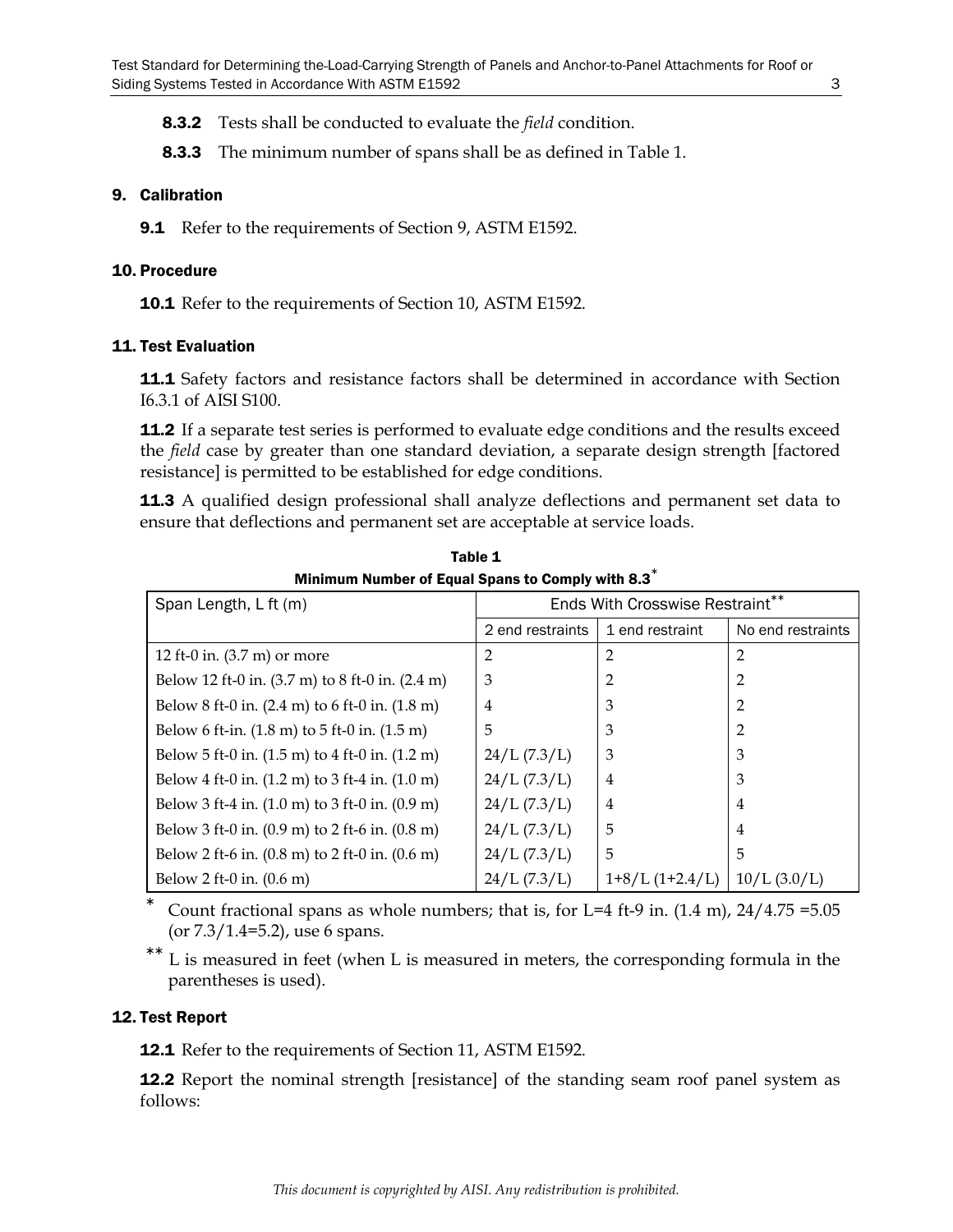**12.2.1** For ASTM E1592, the nominal strength [resistance] shall be the ultimate load as defined by that test procedure.

**12.2.2** For FM 4471, the nominal strength [resistance] shall be the minimum uplift pressure recorded for windstorm classification achieved.

#### User Note:

For CEGS-07416, the nominal strength [resistance] is the ultimate load.

**12.3** If intermediate values are to be calculated for different spacings of anchors or secondary structures, the basis of the interpolation shall be stated in the report. If the failure modes are different on any two tests, interpolation between these two tests is permitted provided the lower bounds of the two failure modes are used.

**12.4** The design professional shall include in the report the observation as to the acceptability of deflections and permanent set data at service loads.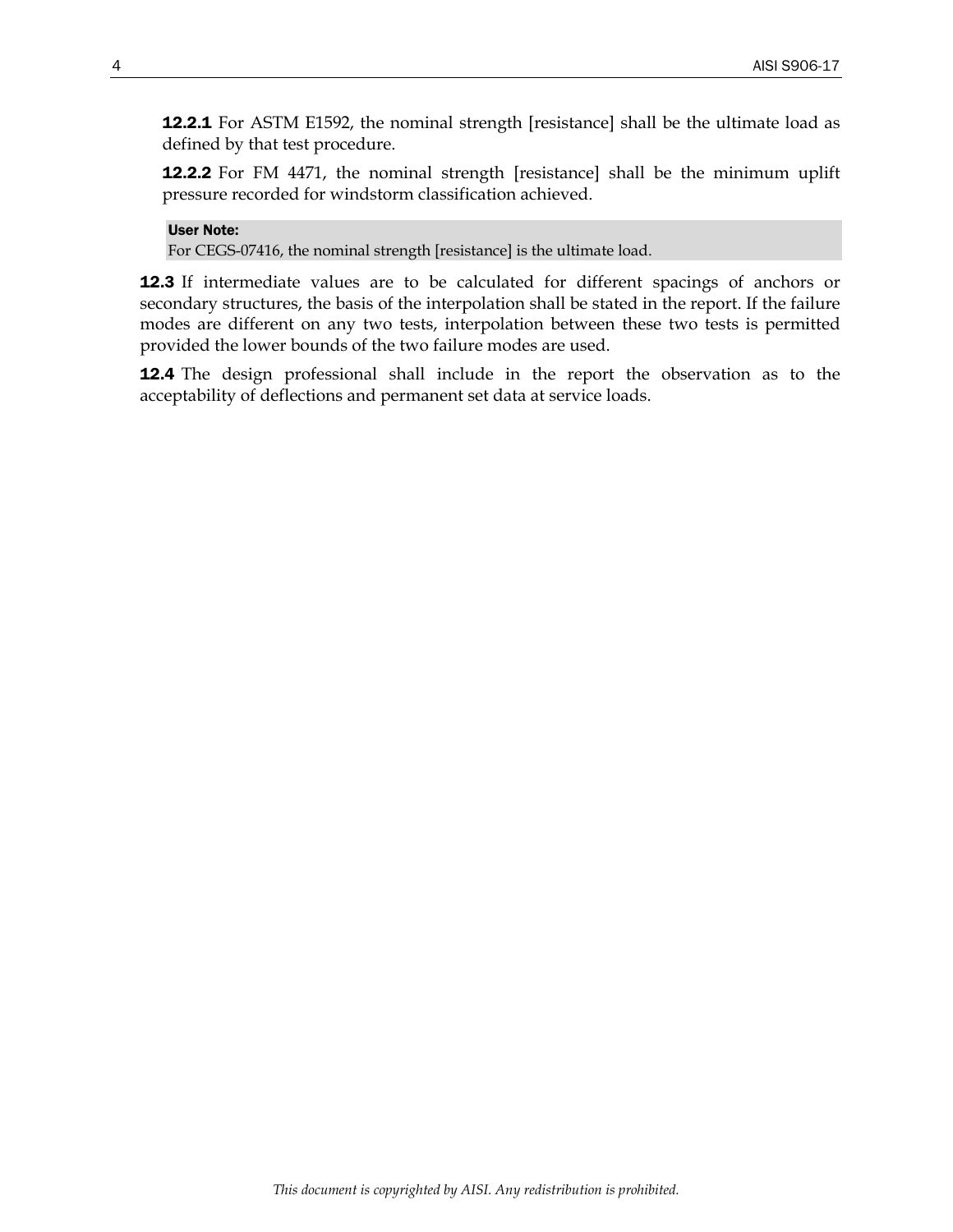## AISI S906-17-C COMMENTARY ON TEST STANDARD FOR DETERMINING THE LOAD-CARRYING STRENGTH OF PANELS AND ANCHOR-TO-PANEL ATTACHMENTS FOR ROOF OR SIDING SYSTEMS TESTED IN ACCORDANCE WITH ASTM E1592

## 1. Scope

The scope of the procedure is for testing single-skin panel systems. The procedure is based on ASTM E1592 with specific additions to define the required safety factors for a design procedure. Edge strip detail confirmation is permitted by the test method.

## 2. Referenced Documents

The standards, ASTM E1592, U. S. Army Corps of Engineers CEGS-07416, and Factory Mutual 4471 have been used in the development of this procedure. Note that the U.S. Army Corps of Engineers has replaced its roof uplift test requirement with the ASTM E1592 test, but CEGS-07416 is still listed as an optional test for roofs that were previously tested and approved.

## 3. Terminology

To promote accuracy and understanding, frequently used terms need mutual understanding. This list includes the terms from ASTM E1592 with additions and modifications.

## 5. Significance and Use

Currently, there are several organizations that have test procedures to determine product performance, but the procedures are limited to one product configuration and do not have provisions to provide the basis for a complete design procedure covering the evaluation of a safety factor for a range of product configurations. Therefore, this Standard Procedure was developed.

## 6. Apparatus

The apparatus defined in this section is specific enough to accomplish the purpose, yet broad enough to allow many facilities to perform tests. The size of the specimen is the most important criterion. Whether or not the apparatus consists of two sections with the specimen in between is not a major issue.

Measurement of rib spread has dubious value except when seam disengagement is the failure mechanism. In that case, measurements tend to substantiate the failure mechanism.

## 7. Safety Precautions

In addition to other precautions, care must be exercised in taking the deflection readings required in this procedure.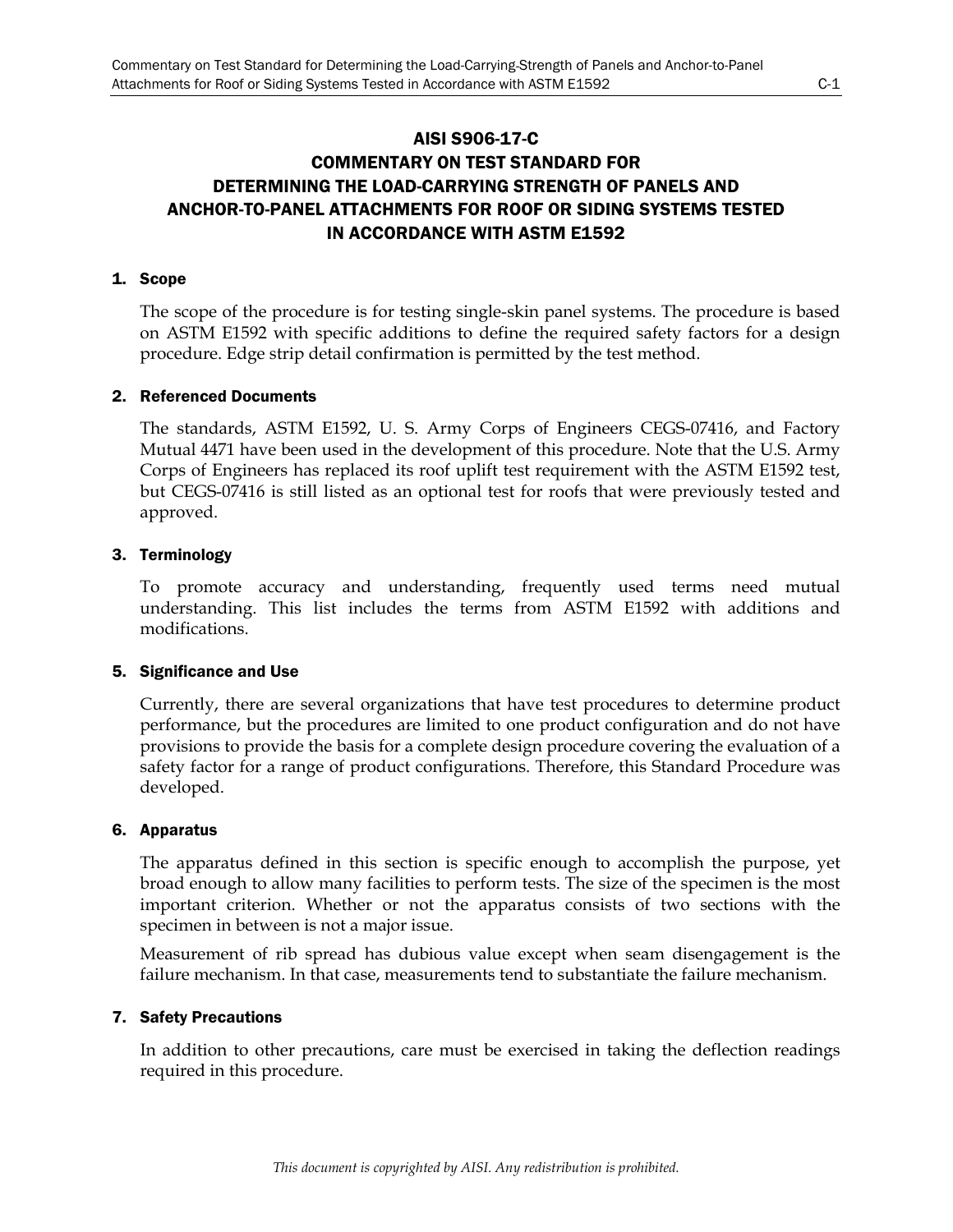## 8. Test Specimens

The size of a test specimen has been found to be an important element in demonstrating product performance. Minimum sizes are defined, but larger sizes are allowed. It is understood that many products are offered to the marketplace that have insufficient usage to justify a large test program, yet proof of performance to some degree is required. The procedure was developed to allow a single test with a corresponding penalty due to the reduced degree of demonstrated reliability with only a single test. The procedures of Section K2.1 of AISI S100 provide for the reward/penalty relationship developed with the increasing number of tests and the associated coefficient of variation.

Minimum specimen size is as required in ASTM E1592 with the addition of the specimen configuration with both ends open. This is consistent with the 1995 edition of E1592 and is included for tests previously conducted according to that protocol. Reports from manufacturers using these test results suggest that these tests formed the basis of adequate designs. The minimum specimen length of 24 ft (7.3 m) for the condition of constraint at both ends is consistent with the requirements of FM 4471. However, in the FM tests, panels may be fastened down at all edges and it is termed a *field* test. It is the manufacturer's option to fasten the ends down or leave them open. The details of the FM test may not meet the ASTM E1592 Number of Equal Spans requirement in some cases. A purlin space of 5 ft (1.5 m) requires five spans with both ends restrained. If one end is left free, the FM test will meet ASTM E1592. The application is also different in many cases because FM tests may be run with both ends restrained, and this is used as a *field* test. Different results may be obtained when using the two variations of panel end restraints in the test procedure that are allowed by ASTM E1592.

When totaling the number (n) of anchors tested for evaluation of  $C_p$  under Section I6.3.1 of AISI S100, it is permissible to include all fasteners with the same *tributary area* as that associated with a failed anchor instead of merely totaling the number of physical tests run on a complete assembly. When totaling the number (n) of panels tested for evaluation of  $C_p$ under SectionI6.3.1 of AISI S100, it is permissible to include all panels with the same *tributary area* as that associated with a failed panel instead of merely totaling the number of physical tests run on a complete assembly

Consideration is given to the minimum spacings and material thicknesses. If the available strength [factored resistance] developed under this procedure are intended to be used in a design procedure that encompasses different secondary structural support spacings or thinner sections for anchors to attach to, the extremes must be tested in order for interpolation to be valid. This precedent is established in AISI S908, *Base Test Method for Purlin Supporting a Standing Seam Roof System* (2017) for validating the performance of purlins braced by standing seam roof panels.

## 10. Procedure

The procedures for loading the specimen, while not complicated, need to be defined consistent with other existing and recognized standards. A significant difference between this procedure and the AISI S908 (2017) is the return to zero load after each load increment.

## 11. Test Evaluation

See Section I6.3.1 of the *Commentary* for AISI S100.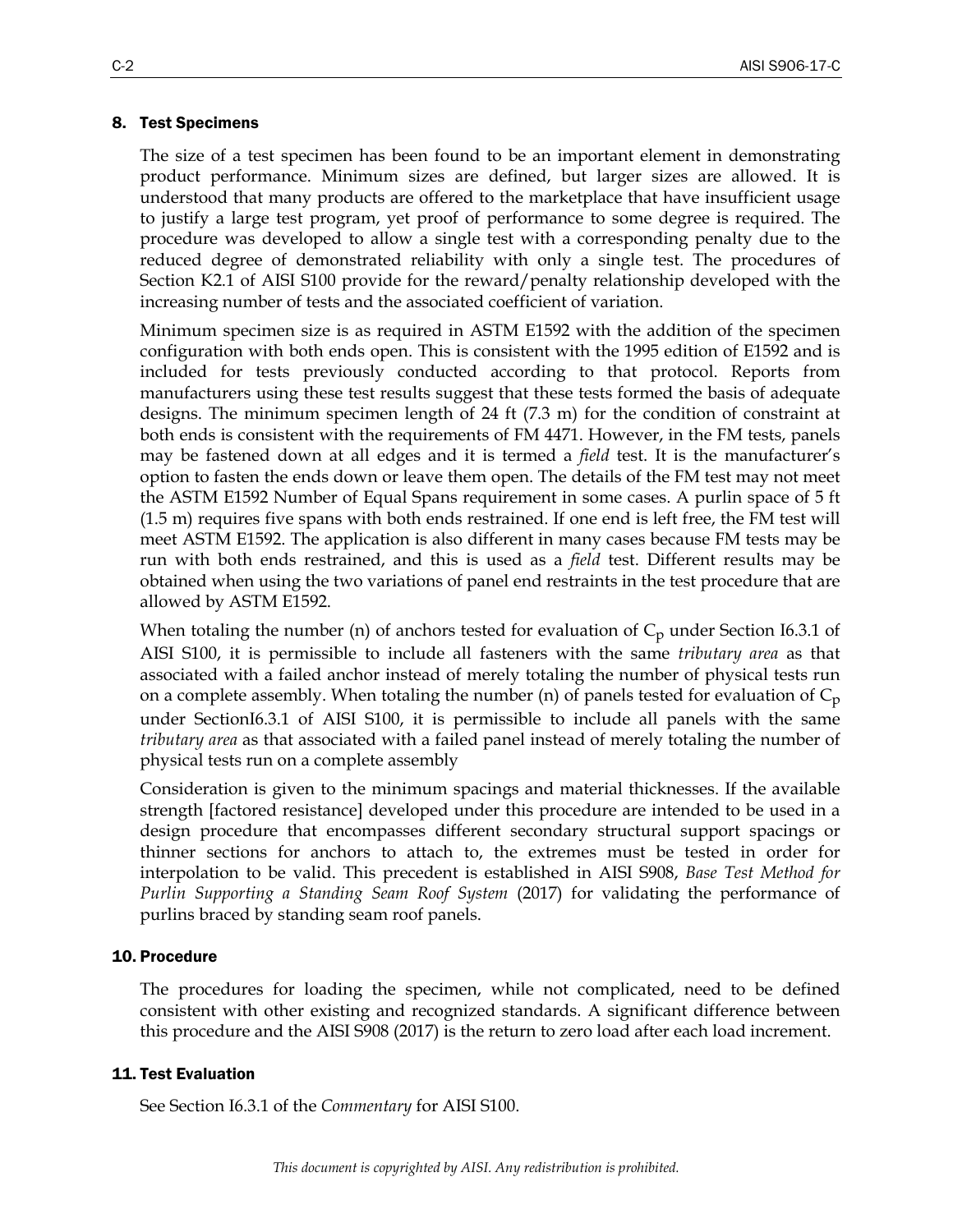## 12. Test Report

The definition of items to be included in the report includes the typical list of failure loads and plots of load versus deformation. Of paramount importance is the calculation of the resistance factor and safety factor of design strength [factored resistance] or allowable design strength for panels and anchors. This procedure is an addition to those required in ASTM E1592-05 (2012). If interpolation is to be a part of the resulting design process, then appropriate interpolation procedure should be set forth in the report.

#### References

- American Iron and Steel Institute (2016), S100-16, *North American Specification for the Design of Cold-Formed Steel Structural Members*, 2016.
- American Iron and Steel Institute (2016), S100-16-C, *Commentary on North American Specification for the Design of Cold-Formed Steel Structural Members*, 2016.
- American Iron and Steel Institute (2017), S908-17, *Base Test Method for Purlin Supporting a Standing Seam Roof System*, AISI Standards for Test Procedures, 2017.
- ASTM International (2012), E1592-05 (2012), *Standard Test Method for Structural Performance of Sheet Metal Roof and Siding Systems by Uniform Static Air Pressure Difference*, 2012.
- U. S. Army Corps of Engineers (1995), CEGS-07416 (1995), *Guide Specification for Military Construction, Structural Standing Seam Metal Roof (SSSMR) System*, July 1995.
- Factory Mutual Research (2010), "Approval Standard for Class I Panel Roofs, Class Number 4471", March 2010.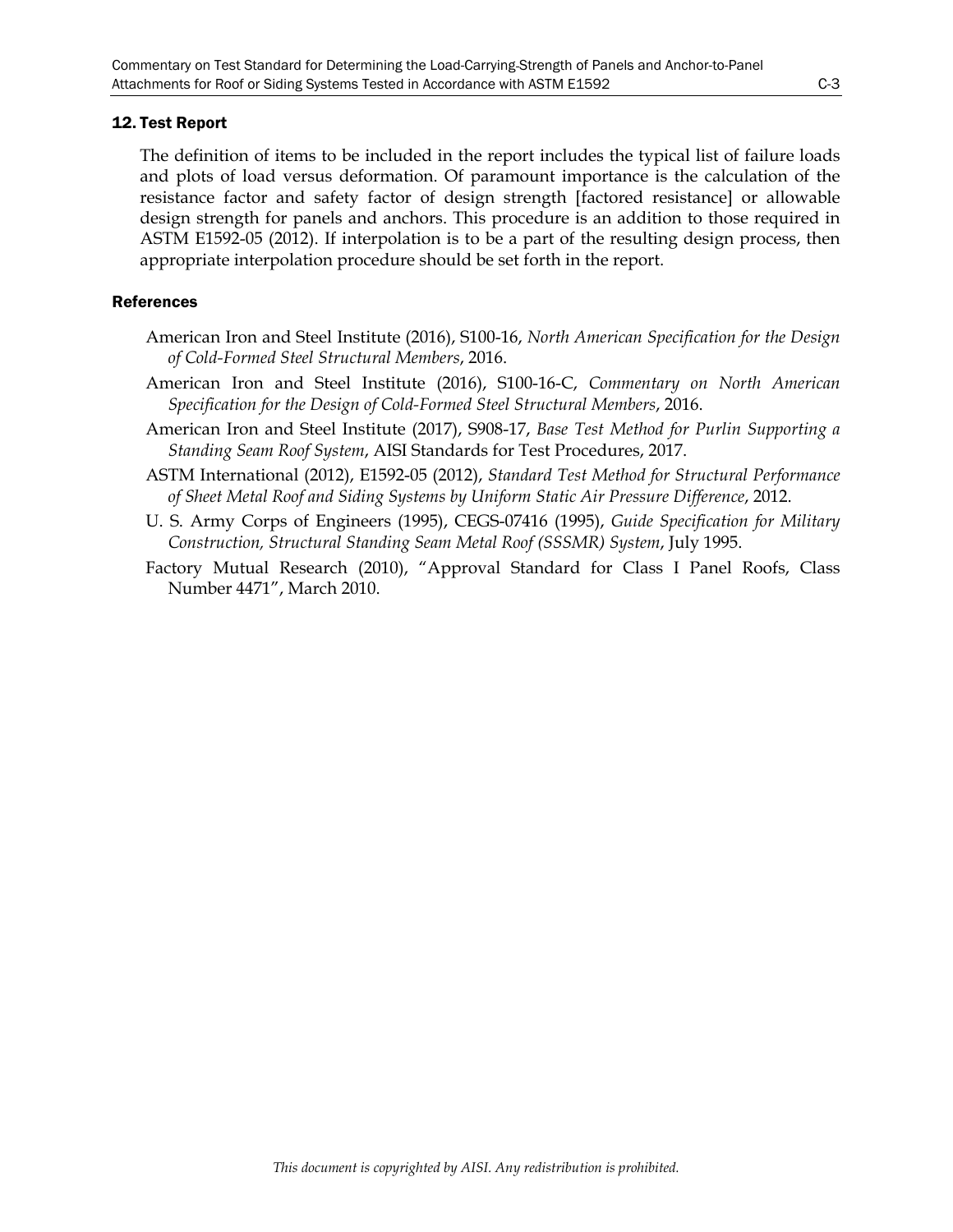

**American<br>Iron and Steel<br>Institute** 

25 Massachusetts Avenue NW 25 Massachusetts Avenue NW Suite 800 Suite 800 Washington, DC 20001 Washington, DC 20001 www.steel.org www.steel.org